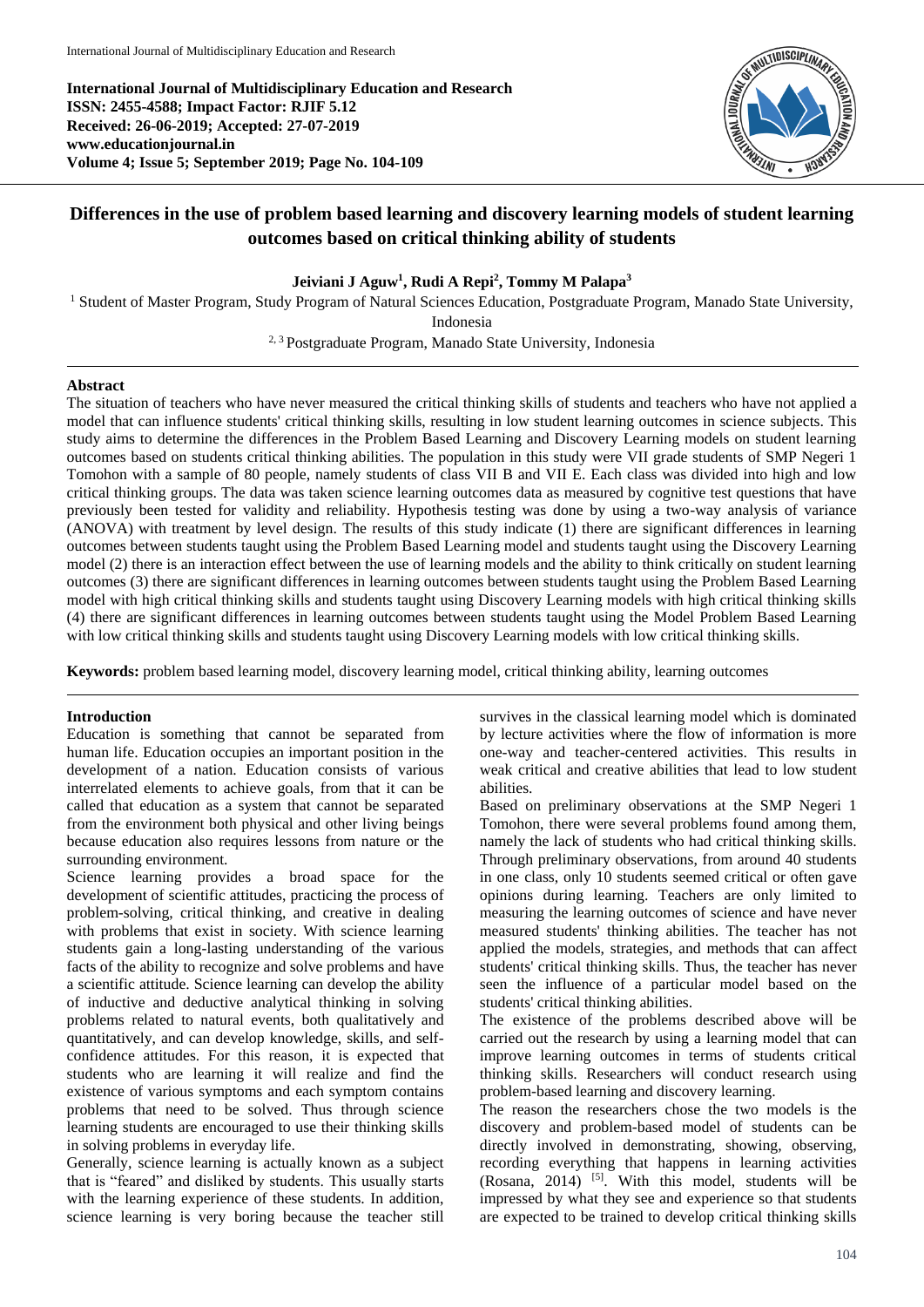during the learning process so that they can draw conclusions from the process of activities well in order to improve student learning outcomes (Daryanto, 2014)<sup>[2]</sup>.

Based on this background, the researcher conducted a study entitled "Differences in the Use of Problem Based Learning and Discovery Learning Models for Student Learning Outcomes Based on Students Critical Thinking Ability".

### **Research Method**

This type of research is an experiment, with a Treatment by Level research design using a 2 x 2 factorial design. The

study was conducted in March to May 2019, located at SMP Negeri 1 Tomohon. The population in this study were all students of class VII of SMP Negeri 1 Tomohon and the study sample was determined randomly namely, students of class VII B were used as experimental class I and class VII E which were used as experimental class II. The total sample is 80 students consisting of 40 students per class.

The design of this study pays attention to the possibility of a moderator variable that influences the treatment (independent variable) on the outcome (dependent variable) with the following design.

## **Table 1:** Research Design

|              | <b>Experiment Class (A)</b><br>[Critical Thinking Ability (B) $\boxed{A_1$ (Problem Based Learning Model) $A_2$ (Discovery Learning Model) <sup>1</sup> |      |  |
|--------------|---------------------------------------------------------------------------------------------------------------------------------------------------------|------|--|
|              |                                                                                                                                                         |      |  |
| $B_1$ (High) | A1B1                                                                                                                                                    | A2B1 |  |
| $B_2$ (Low)  | A1B2                                                                                                                                                    | A2B2 |  |

In this design, the assessment is carried out after the treatment is given after the final ability test (posttest) is given. The instrument used to measure students critical thinking skills is arranged in the form of a questionnaire based on indicators of critical thinking skills (Anggelo, 1995). Determination of the questionnaire instrument scores for critical thinking skills using a Likert scale modified with alternative answers arranged as follows.

**Table 2:** Gradation of Questionnaire Values

|                            | <b>Scores for Questions</b> |                 |  |
|----------------------------|-----------------------------|-----------------|--|
| <b>Alternative Answers</b> | <b>Positive</b>             | <b>Negative</b> |  |
| Always                     |                             |                 |  |
| Often                      |                             |                 |  |
| Rarely                     |                             |                 |  |
| Never                      |                             |                 |  |

For the questionnaire, critical thinking skills as moderator variables are explained in the following table.

**Table 3:** Questionnaire Grid of Critical Thinking Ability

| No    | <b>Indicator</b>                      | <b>Item Number</b>                          | <b>Sum of Items</b> |
|-------|---------------------------------------|---------------------------------------------|---------------------|
|       | <b>High Critical Thinking Ability</b> | $1,2,3,5,6,9,10,15*,16,17,18*,20,26*,28,29$ |                     |
|       | Low Critical Thinking Ability         | 4,7,8,11,12,13,14,19,21,22,23,24,25,27,30   |                     |
| Total |                                       |                                             | 30                  |

Information: \* Sign for negative statements

The instrument used to measure learning outcomes is the final test (posttest) in the form of a written test, in the form of 20 multiple choice questions. Before the instrument is used, validity and reliability tests are held. Validity testing is done by using the Pearson Product Moment calculation on the item items that will be tested using SPSS 22 for Windows software.

$$
r_{xy} = \frac{\mathbf{n} \sum_{i=1}^{n} X_i Y_i - \sum_{i=1}^{n} X_i \sum_{i=1}^{n} Y_i}{\sqrt{\{n \sum_{i=1}^{n} X_i^2 - (\sum_{i=1}^{n} X_i)^2\} \{n \sum_{i=1}^{n} Y_i^2 - (\sum_{i=1}^{n} Y_i)^2\}}}
$$

(Riduwan, 2006) With criteria, the questions and questions are declared valid if  $r_{\text{count}} > r_{\text{table}}$ . Reliability testing in this study uses the Cronbach's Alpha formula using SPSS 22 for Windows software, as follows:

$$
CA = \left[\frac{k}{k-1}\right] \left[1 - \frac{{\sigma_b}^2}{\sigma_t^2}\right]
$$

Reliable classification is as follows: > 0.90 very highly reliable 0.80- 0.89 highly reliable

| $0.70 - 0.79$ | reliable                      |
|---------------|-------------------------------|
| $0.60 - 0.69$ | marginally reliable           |
| < 0.60        | unaccaptabely low reliability |

#### (Cohen *et al*, 2007)

Before a statistical test is carried out, normality and homogeneity tests are carried out. The normality test is used to determine whether the distribution of research data for each variable has spread normally. In this study, the data normality test uses the Kolmogorov-Smirnov test with the SPSS 22 for windows program. With criteria, the data is normally distributed if the probability value produces a significant value  $> 0.05$ .

The homogeneity test is used to find out two or more groups of sample data coming from populations that have the same variance or not. The homogeneity test in this study was analyzed using the Levene Statistic test with the SPSS 22 for Windows program by looking at the comparison of Levene Statistic values with a real level of 0.05. If the significance value of the statistical test results is  $> 0.05$ , it can be concluded that the variance in the research subjects is the same or homogeneous.

Hypothesis testing was done using ANOVA (analysis of variance) 2 paths with the help of SPSS 22 for Windows. Two-way variance analysis to analyze the influence of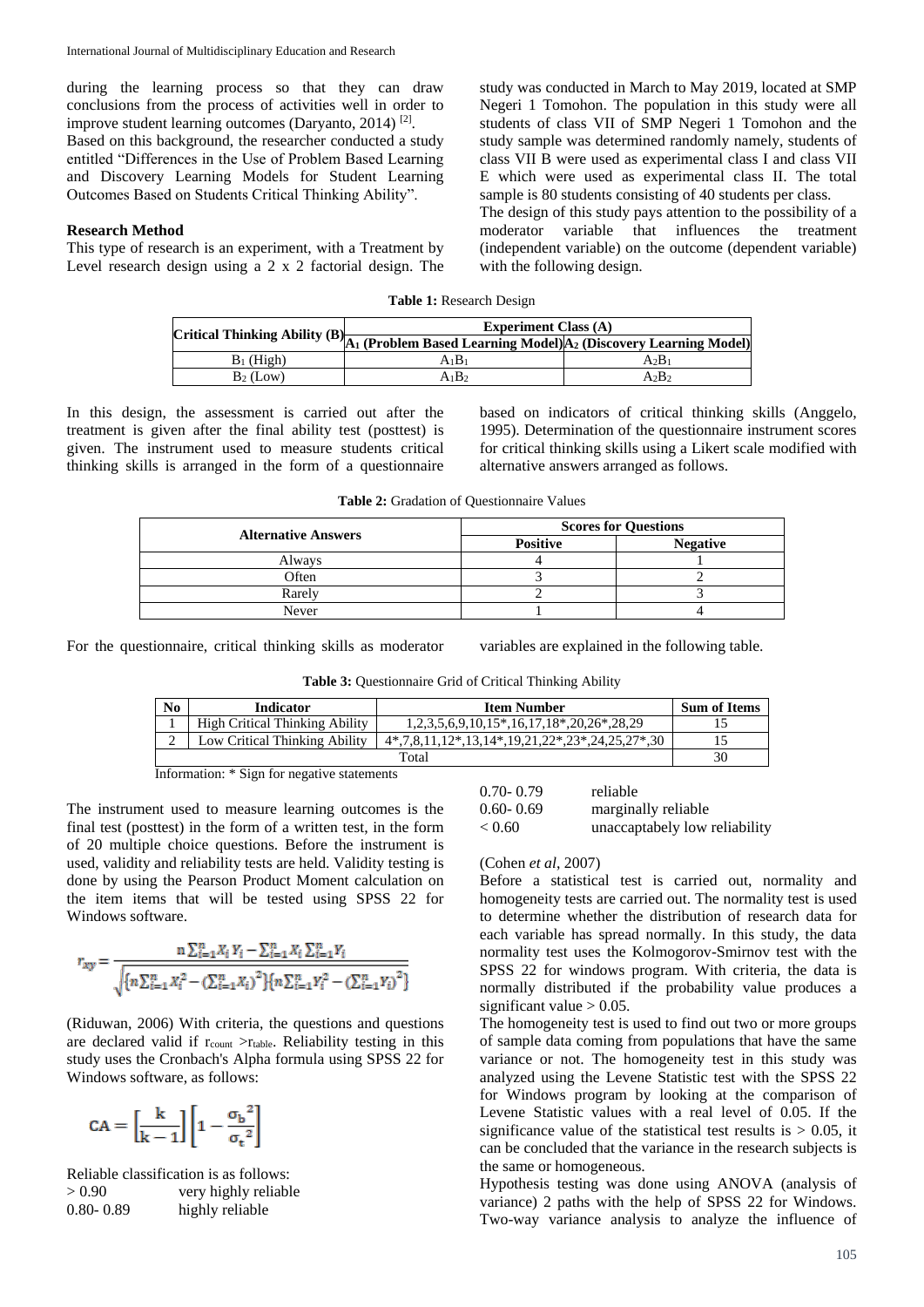independent variables, namely problem based learning models and discovery learning models with moderator variables of critical thinking ability which have two categories, namely high and low critical thinking skills. Through a two-way variance analysis, it is expected to find differences in learning outcomes of students who teach with the use of problem-based learning models and discovery learning models. The conclusion whether  $H_0$  is accepted or rejected is obtained by interpreting the significant value in the test of between-subject effect table. The criteria used in conclusions are if the p value is  $< 0.05$ , then H<sub>0</sub> is rejected  $H_1$  is accepted.

The statistical hypothesis of the study is the Treatment by Level 2 x 2 design, namely:

- 1. The first hypothesis:
	- H<sub>0</sub>:  $μA1 ≤ μA2$
	- H<sub>1</sub>:  $μA1 > μA2$
- 2. The second hypothesis: H<sub>0</sub>: interact A x B = 0 H<sub>1</sub>: interact A x B  $\neq$  0
- 3. The third hypothesis: H<sub>0</sub>:  $\mu$ A1B1  $\leq$   $\mu$ A2B1  $H_1$ : μA1B1 > μA2B1
- 4. The fourth hypothesis: H<sub>0</sub>:  $\mu$ A1B2  $\geq \mu$ A2B2 H<sub>1</sub>:  $\mu$ A1B2 <  $\mu$ A2B2

# **Results and Discussion**

Based on the results of research in the experimental classes I and II, four groups of data were obtained, namely: 1) data with the application of the problem-based learning model with high critical thinking skills, 2) data with the application of problem-based learning models with low critical thinking skills, 3) data with application of discovery learning models with high critical thinking skills, 4) data with the application of discovery learning models with low critical thinking skills.

Data from the cognitive test (posttest) experimental class I and II details of the calculation can be seen in the following table.

| <b>Experiment Class</b>      | <b>Critical Thinking Ability</b> | Mean    | <b>Std. Deviation</b> | N  |
|------------------------------|----------------------------------|---------|-----------------------|----|
|                              | High level                       | 90.0475 | 5.36346               | 20 |
| Problem Based Learning Model | Low level                        | 79.3465 | 7.71031               | 20 |
|                              | Total                            | 84.6970 | 8.50522               | 40 |
|                              | High level                       | 77.0990 | 6.82073               | 20 |
| Discovery Learning Model     | Low level                        | 80.4010 | 6.86229               | 20 |
|                              | Total                            | 78.7500 | 6.95717               | 40 |
|                              | High level                       | 83.5733 | 8.92580               | 40 |
| Total                        | Low level                        | 79.8738 | 7.22420               | 40 |
|                              | Total                            | 81.7235 | 8.28009               | 80 |

#### **Table 4:** Post-test data of experimental classes I and II

## **Testing of Research Instruments**

For the validity of the questions as many as 25 items with the criteria of  $r_{\text{count}} > r_{\text{table}}$  obtained 20 valid questions and 5

items that are invalid. Valid questions were used to measure student learning outcomes. The results of testing the validity of the calculation details can be seen in the following table.

| Table 5: Results of calculation of the validity of the question instrument |  |
|----------------------------------------------------------------------------|--|
|----------------------------------------------------------------------------|--|

| <b>Ouestion Number</b> | <b>Calculation of Validity</b> | <b>Question Number</b> | <b>Calculation of Validity</b> |
|------------------------|--------------------------------|------------------------|--------------------------------|
| 1.                     | 0.471                          | 14.                    | 0.570                          |
| 2.                     | 0.449                          | 15.                    | 0.562                          |
| 3.                     | 0.562                          | 16.                    | 0.799                          |
| 4.                     | 0.483                          | 17.                    | 0.799                          |
| 5.                     | 0.308                          | 18.                    | 0.864                          |
| 6.                     | 0.555                          | 19.                    | 0.719                          |
| 7.                     | 0.555                          | 20.                    | 0.007                          |
| 8.                     | 0.555                          | 21.                    | 0.373                          |
| 9.                     | 0.555                          | 22.                    | 0.483                          |
| 10.                    | 0.522                          | 23.                    | 0.007                          |
| 11.                    | 0.864                          | 24.                    | $-0.047$                       |
| 12.                    | 0.796                          | 25.                    | 0.117                          |
| 13.                    | 0.799                          |                        |                                |
| 14.                    | 0.570                          |                        |                                |

It appears that valid questions or questions are questions number 5, 20, 23, 24, 25 and invalid questions are number 1,2,3,4,6,7,8,9,10,11,12,13, 14, 15, 16, 17, 18, 19, 21, 22. The question is called to be valid if  $r_{\text{count}} > r_{\text{table}}$  where  $r_{\text{table}}$  of  $n = 40$  is 0.312. Question reliability test data can be seen in the following table.

**Table 6:** Reliability Test Data

| <b>Cronbach's Alpha</b> | N of Items |
|-------------------------|------------|
| .889                    | ت          |
| Cronbach's Alpha        | N of Items |
| .889                    | ت          |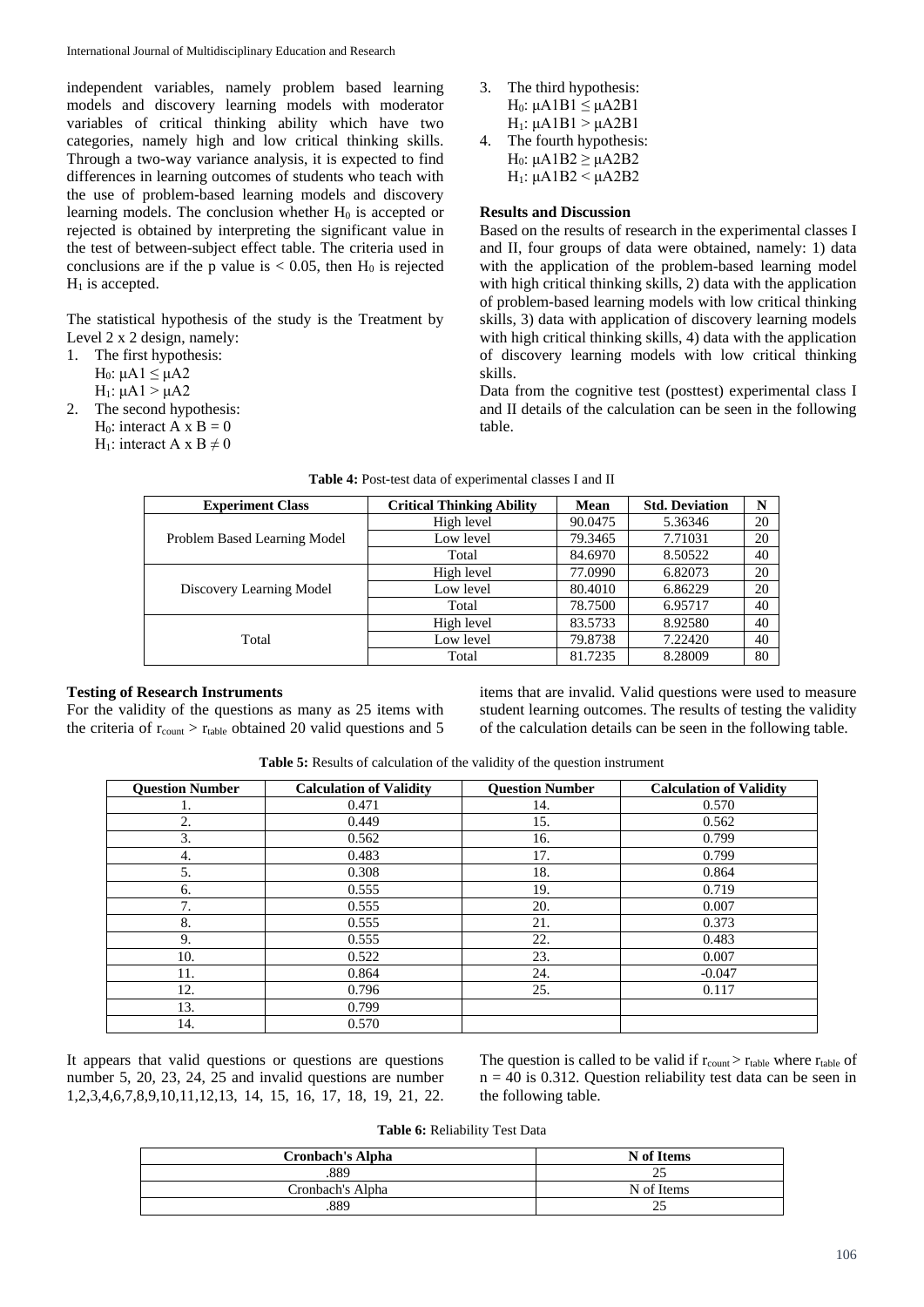| Cronbach's Alpha | N of Items |
|------------------|------------|
| .889             | ت          |
| Cronbach's Alpha | N of Items |
| .889             | ت          |

Based on Table 6, it can be seen that the reliability test shows the Cronbach's Alpha number is  $0.889 > 0.60$  with the highly reliable classification. This shows that the items used can be said to be reliable.

# **Data Requirements Analysis of Statistical Assumptions**

One of the conditions for using a variance analysis technique is the fulfillment of a normality test. In groups A1, A2, B1, and B2 there were 40 respondents and in groups A1B1, A1B2, A2B1, and A2B2 each of the 20 respondents. Normality testing uses the Kolmogorov Smirnov test, if the p value is  $> 0.05$ , then the data spread normally.

**Table 7:** Testing for normality

|                | Kolmogorov-Smirnov <sup>a</sup> |    |         |
|----------------|---------------------------------|----|---------|
|                | <b>Statistic</b>                | Df | Sig.    |
| A1             | .099                            | 40 | $.200*$ |
| A2             | .136                            | 40 | .061    |
| B1             | .085                            | 40 | $.200*$ |
| B <sub>2</sub> | .104                            | 40 | $.200*$ |
| A1B1           | .183                            | 20 | .079    |
| A1B2           | .132                            | 20 | $.200*$ |
| A2B1           | .181                            | 20 | .084    |
| A2B2           | .213                            | 20 | .068    |

The test results show that all groups of data come from populations that are normally distributed, so the first requirements for normal data testing have been met.

Homogeneity testing in this study used the Levene Statistic test with SPSS 22 for Windows software, namely by looking at the comparison of Levene Statistic values with a real level of 0.05. If the significance value is from the statistical test  $> 0.05$ , it can be concluded that the variance in the research subjects is the same or homogeneous.

|                                   | Levene Statisticdf1df2 Sig. |  |          |
|-----------------------------------|-----------------------------|--|----------|
| A <sub>1</sub> and A <sub>2</sub> | .524                        |  | 1 78 471 |
| B1 and B2                         | .883                        |  | 1 78.350 |
| A1B1, A1B2, A2B1, and A2B2        | .377                        |  | 3 76 770 |

Test results show that all groups of data come from populations that have the same or homogeneous variance, so the data homogeneity test requirements have been met.

#### **Hypothesis Testing**

Calculation of differences in the average learning outcomes between treatment groups was carried out by two ways ANOVA test with treatment by level design using SPSS 22 software for Windows.

**Table 9:** Results of Hypothesis Test Calculations with Two Ways ANOVA

| <b>Source</b>                                                                                         | <b>Type III Sum of Squares</b> | df | <b>Mean Square</b> | F         | Sig. |
|-------------------------------------------------------------------------------------------------------|--------------------------------|----|--------------------|-----------|------|
| Corrected Model                                                                                       | 1961.482 <sup>a</sup>          | 3  | 653.827            | 14.383    | .000 |
| Intercept                                                                                             | 534298.436                     |    | 534298.436         | 11753.877 | .000 |
| <b>Experiment Class</b>                                                                               | 707.336                        |    | 707.336            | 15.560    | .000 |
| <b>Critical Thinking Ability</b>                                                                      | 273.726                        |    | 273.726            | 6.022     | .016 |
| <b>Experiment Class</b> *<br><b>Critical Thinking Ability</b>                                         | 980.420                        |    | 980.420            | 21.568    | .000 |
| Error                                                                                                 | 3454.748                       | 76 | 45.457             |           |      |
| Total                                                                                                 | 539714.666                     | 80 |                    |           |      |
| Corrected Total                                                                                       | 5416.230                       | 79 |                    |           |      |
| $\frac{1}{1}$ $\frac{1}{10}$ $\frac{1}{10}$ $\frac{1}{10}$ $\frac{1}{10}$<br>$\cdots$<br>$\mathbf{a}$ | 1.440                          |    |                    |           |      |

a. R Squared  $= .440$  (Adjusted R Squared  $= .418$ )

It is seen that the probability value (sig) of the experimental class variable is 0,000. With the hypothesis testing criteria, if the probability value is  $< 0.05$  then H<sub>0</sub> is rejected. Thus, for the first hypothesis H1 is accepted so that there are differences in the average learning outcomes of students taught by using the problem-based learning model and those taught by using discovery learning models. The criteria for testing the second hypothesis, the interaction between the learning model and the ability to think critically is if the sig value is  $< 0.05$ , then reject H<sub>0</sub>, because the probability value of the experimental class \* critical thinking ability is 0,000. Thus, for the second hypothesis  $H_1$  is accepted, so that there is an interaction between the learning model and the ability to think critically on student learning outcomes.

# **Further Testing with t-Dunnet**

Because testing the influence of the interaction between the learning model and critical thinking skills is significant, it must be tested which average population is truly different through the post hoc test. Before the post hoc test was carried out, a difference test was carried out from four treatment groups by applying the One Way ANOVA test procedure.

**Table 10:** One Way ANOVA Calculation Results

|                       | <b>Sum of Squares</b> | <b>Df</b> | <b>Mean Square</b> |        | Sig. |
|-----------------------|-----------------------|-----------|--------------------|--------|------|
| <b>Between Groups</b> | 1961.482              | $\sim$    | 653.827            | 14.38? |      |
| <b>Within Groups</b>  | 3454.748              | 76        | 45.457             |        |      |
| Total                 | 5416.230              | 79        |                    |        |      |

It was seen that  $F_{\text{count}} = 14.383 > F_{\text{table}} = 2.72$ , then there are differences in the mean between the four treatment groups. After getting the results, it was followed by a post hoc test with the Dunnett t-test.

**Table 11:** Post Hoc Test Testing Results with the Dunnett t-Test

|      |       | <b>Mean Difference (I-J)</b> | Std. Error | Sig. |
|------|-------|------------------------------|------------|------|
| A1B1 | A2B1  | 12.94850*                    | 1.9402     | .000 |
| A1B2 | A2B2. | $-1.05450$                   | 2.3080     | .04C |

\* The mean difference is significant at the 0.05 level.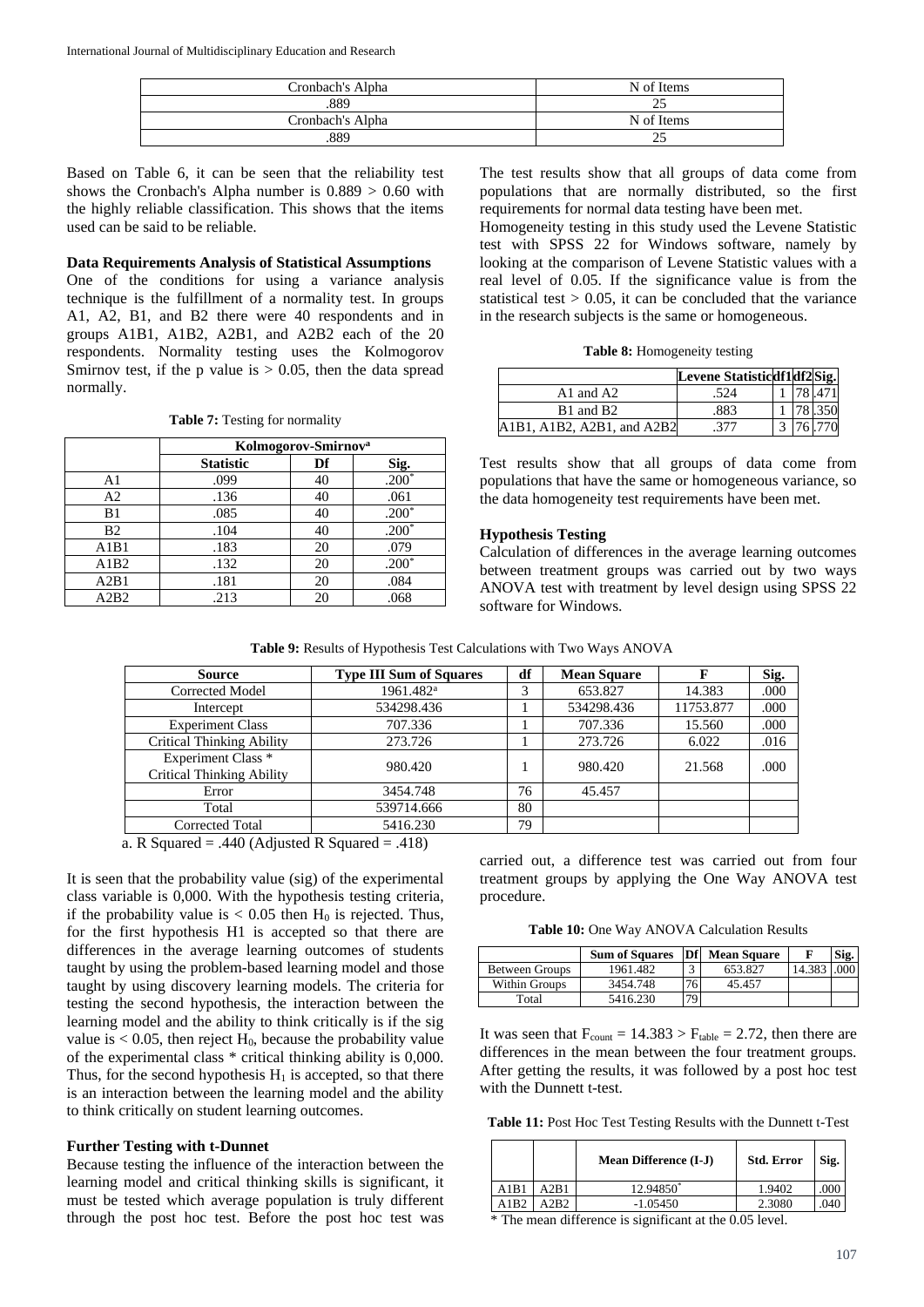It can be seen that the results of the analysis show a significance value between the application of the problembased learning model with high critical thinking skills and the application of the discovery learning model with high thinking skills of 0.000 < 0.05. Furthermore, the significance value between the application of the problembased learning model and the ability to think critically is low and the application of the discovery learning model with low critical thinking skills is  $0.040 < 0.05$ . Guided by the test criteria if the significance is  $< 0.05$  then accept  $H_1$ , so it can be stated that there are differences in the average learning outcomes between students who learn using the problem-based learning model and discovery learning with high and low critical thinking skills.

# **Discussion**

The results of testing the first hypothesis show that the group learning outcomes of students who use the problembased learning model are higher than the group learning outcomes of students who use discovery learning models. This result can be seen from the average learning outcomes where the experimental group I has an average value of 84.69 and the experimental group II has an average value of 78.75. Based on the results of the Two Way ANOVA test it is known that the significance value of the experimental class variable is  $0,000 < 0.05$ , meaning that there are differences in student learning outcomes taught using the problem-based learning model and students taught using discovery learning models.

Based on the observations of researchers, there are several factors that can make learning outcomes of problem-based learning better than discovery learning, among others, is giving an initial problem that occurs in everyday life at the beginning of problem-based learning. This makes students more motivated to learn to solve the problems posed. Problem-based learning is a learning model that uses realworld problems as a context for students to learn critical thinking and problem-solving skills even students will be more able to learn and understand if they know the meaning of the subject being studied, namely by students rediscovering and constructing their own knowledge learned. Whereas in discovery learning there are difficulties experienced by students, namely the length of the process of drafting the concept, even though the stimulus and assistance to manage the data have been given, but students are still having difficulties so sometimes the teacher must provide the concept. As a result, this does not encourage students to learn.

Based on the learning outcomes of cognitive tests students who are taught with problem-based learning are faced directly with the real learning process. In this class, the learning process becomes more active and fun for students because students can better understand the material learned by linking the problems that they often experience in everyday life. Thus, the scientific activities of students in the learning process will have an effect on student learning outcomes. Whereas in the class taught by discovery learning, the teacher presents short material as a basis for students to solve problems. The material provided can lead to active problem solving from learning discoveries, for example by providing the opposite facts. Thus, the role of the teacher in the learning process causes interactions that arise between students less, so that in the discussion process

students tend to understand the subject matter made by the teacher.

The results of testing the second hypothesis show that there is an influence of the interaction between the learning model and the ability to think critically on student learning outcomes. Based on the results of the Two Ways ANOVA test, the interaction of the learning model and critical thinking skills is significant  $0.000 < 0.05$ , meaning that there is a significant interaction between the learning model and the ability to think critically on student learning outcomes. This shows that there is a significant influence between critical thinking skills in the high and low groups using the problem-based learning model and discovery learning on learning outcomes.

The results of testing the third hypothesis show that groups of students with high critical thinking abilities who use the problem-based learning model give higher results than groups of students with high critical thinking abilities who use discovery learning models. The average learning outcomes of students who use the problem-based learning model with high critical thinking skills is 90.04 while the average student learning outcomes that use the discovery learning model with high critical thinking skills is 77.09. Based on the results of the calculation of the post hoc test with t-Dunnet get a significant value of  $0.000 < 0.05$ . Thus, the group learning outcomes of problem-based learning models with high critical thinking abilities differ significantly from those in the discovery learning model group with high critical thinking skills.

Based on the results of researchers in the field, students who have high critical thinking skills taught by the problembased learning model have higher values because they are better able to understand and analyze problems so they are able to understand the material better. They can master the material through the process of working together in small groups, practicing thinking skills in solving problems given, and increasingly enriching their learning experiences.

The results of testing the fourth hypothesis show that groups of students with low critical thinking abilities taught using the problem-based learning model yield lower results than groups of students with low critical thinking skills who are taught using discovery learning models. The average learning outcomes of students using the problem-based learning model with low critical thinking skills is 79.34 while the average learning outcomes using discovery learning models with low critical thinking skills are 80.40. Based on the results of post hoc calculations with t-Dunnet get a significant value of  $0.040 < 0.05$ . Thus, the group learning outcomes of problem-based learning models with low critical thinking abilities differ from those in the group of discovery learning models with low critical thinking skills.

Based on the results of researchers in the field, students who have low critical thinking skills taught by the problem-based learning model have lower grades than those taught with discovery learning models. Students who have low critical thinking skills, need to be stimulated by all means to generate critical thinking skills. In the problem-based learning model, students are faced directly with facts in the field, then students are asked to determine what problems they find themselves. Next, students are given assignments to collect data, observations, and others. Students who have the ability to think critically low tend to be lazy to think to find a concept of the problem that will be found. Unlike the